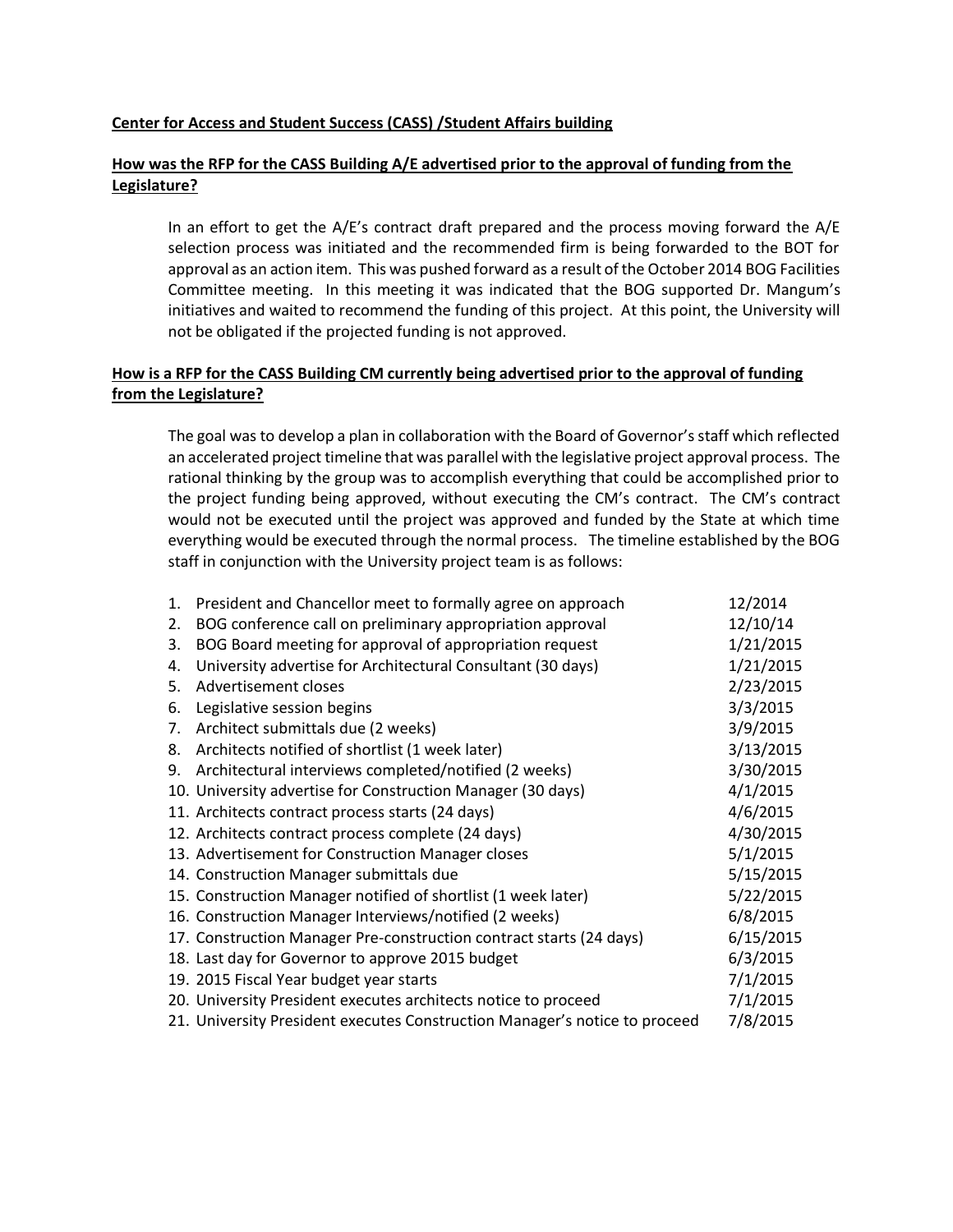## **Long Term Schedule**

# **7/1/2015**

1. Design starts (1 year design schedule with 4 months for each phase conceptual schematics, schematic, design development, 50% construction documents, 100% construction documents)

## **7/1/2016**

2. Design complete/construction starts after appropriation (contingent upon approval by Governor of 2016 budget)

# **7/1/2017**

3. Equipment appropriation after approval by Governor (contingent upon approval by Governor of 2017 budget, construction ongoing)

## **9/1/2017**

4. Project ready for use (est. 14 month construction schedule)

## **Why was everything rushed regarding this project?**

The 2016 legislative session is scheduled in January, instead of March 2016; this schedule change will require the Universities to have the Capital Improvement Plans (CIP) with project funding identified for the CASS Building to request additional construction funding and keep the project moving. Based on this change, the CASS Building project budget needs to be completed which will require collaboration between the A/E and CM. Therefore, it is essential to have everything (A/E and CM selections, contracts ready to be executed, etc.) in place.

# **How was the location for the CASS Building changed from the stadium area to the girl's dormitory site without input from the BOT?**

The President discussed this change during the BOG campus facilities tour with the BOG Facilities Committee Chair and the BOT Chair. Further, this was discussed with the BOG survey team during the Educational Plant Survey. Also, this change will be reflected in the updated Campus Master Plan that will be presented to the BOT for approval.

#### **How was the decision made to repurpose the girls dorm without BOT input?**

The closure of the girl's dormitories has created a major liability as well as a reduction in student activity in this area of campus. In an effort to revitalize this area of campus and eliminate the liability of having condemned facilities, the funding opportunity presented with the CASS Building would allow these issues to be addressed over the next few years as opposed to waiting for future funding opportunities. These issues were discussed with the BOG Facilities Committee Chair and the BOT Chair during the BOG campus tour. Additionally, this issue was discussed during the BOG Educational Plant Survey. This issue was also discussed at the March 4, 2015 BOT meeting.